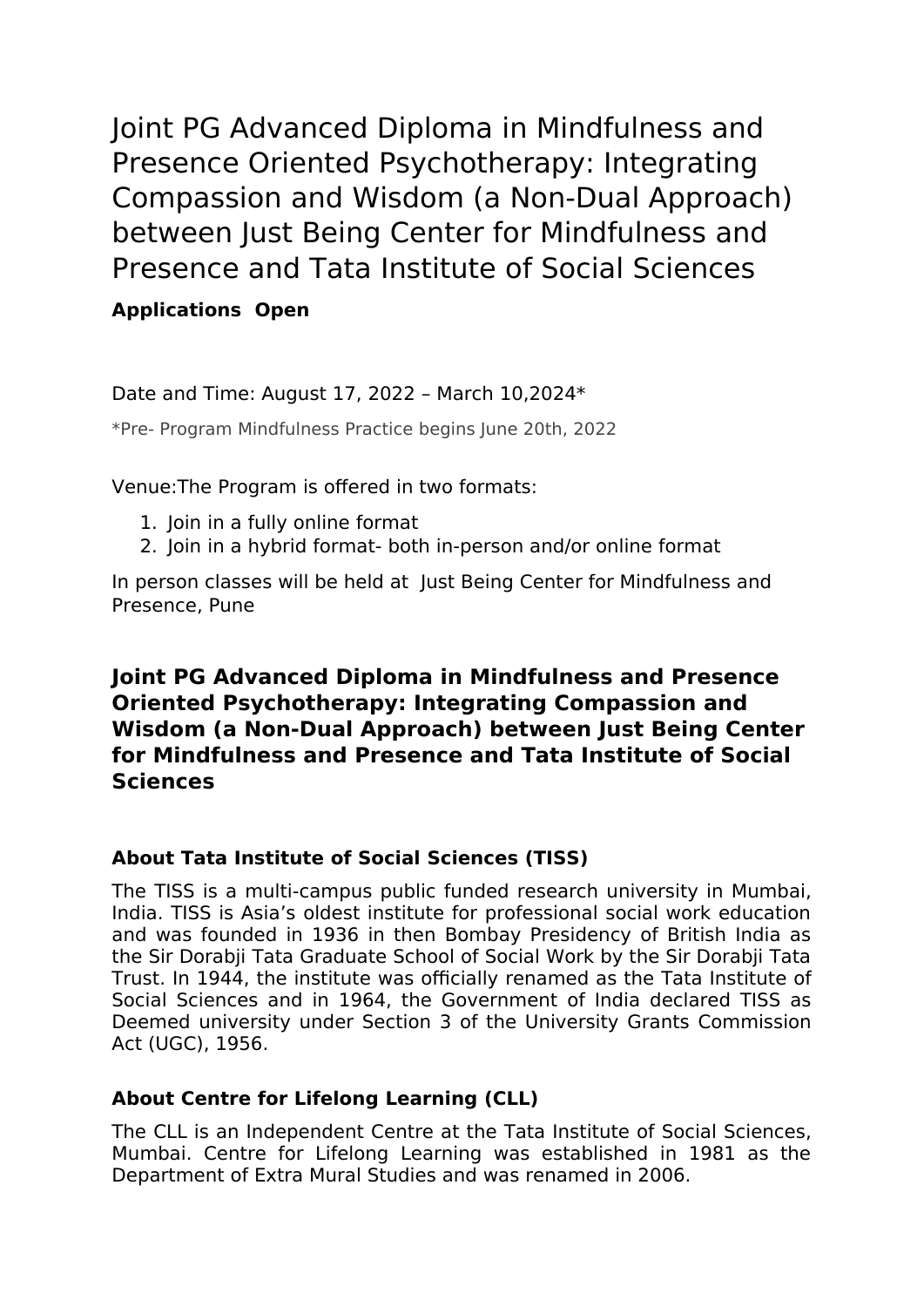The CLL offers a vibrant learning environment for learners of all ages ranging from 18 to 81 years. It is supported by its own faculty, as also from other Schools and Centres of the Institute and visiting faculty from across the best institutions in the country. Some of the significant adult learning programmes include Certificate, Diploma and Post Graduate Diploma in Counselling Skills, Diploma in Gerontology, ODL Diploma in Youth Leadership and Social Change & Diploma in Dance Movement Therapy and Certificate Programmes in Geriatric Care and in Oncological Care Giving. The diploma program is associated with the Centre for Lifelong Learning.

#### **About Just Being Center for Mindfulness and Presence**

Just Being Center for Mindfulness and Presence is an organization based in Pune that is engaged in Mindfulness and Presence oriented work for individuals, groups, families, schools, social and corporate organizations. The vision is that every individual, community and organization have access to an inherent deep and always available reservoir of wisdom and compassion and live in alignment with a deeper essence. Awareness, Compassion and Wisdom are both the field as well as the tools. JBC MP envisions people, relationships, education, businesses and all aspects of human life to be deeply rooted in `being'.

Just Being Center for Mindfulness and Presence offers Mindfulness and Presence oriented approaches to the community. One key area is in offering cutting edge trainings merging contemporary psychology and wisdom approaches to mental health professionals such as psychotherapists, counsellors and others in the field of mental health as well as empower deep listening spaces in the community.

## **What is Mindfulness and Presence Oriented Psychotherapy?**

Mindfulness and Presence Oriented Psychotherapy constitutes a training in orientation – an orientation to Presence or `beingness'. It also equips therapists with the required skills and attitude to deeply listen that allow for deeper healing forces to emerge in psychotherapeutic contact. It is a phenomenological approach that facilitates the client's movement towards a felt sense of wholeness.

This is a very alive and fluid process, deeply listening and following a moment to moment unfolding where therapist and client work closely together, in an embodied way, in an atmosphere of safety and trust.

#### **What the training entails?**

The therapist is equipped with background knowledge drawing from interpersonal neurobiology, neuroscience, attachment theory, somatic and energy psychology, trauma resolution principles and mindfulness based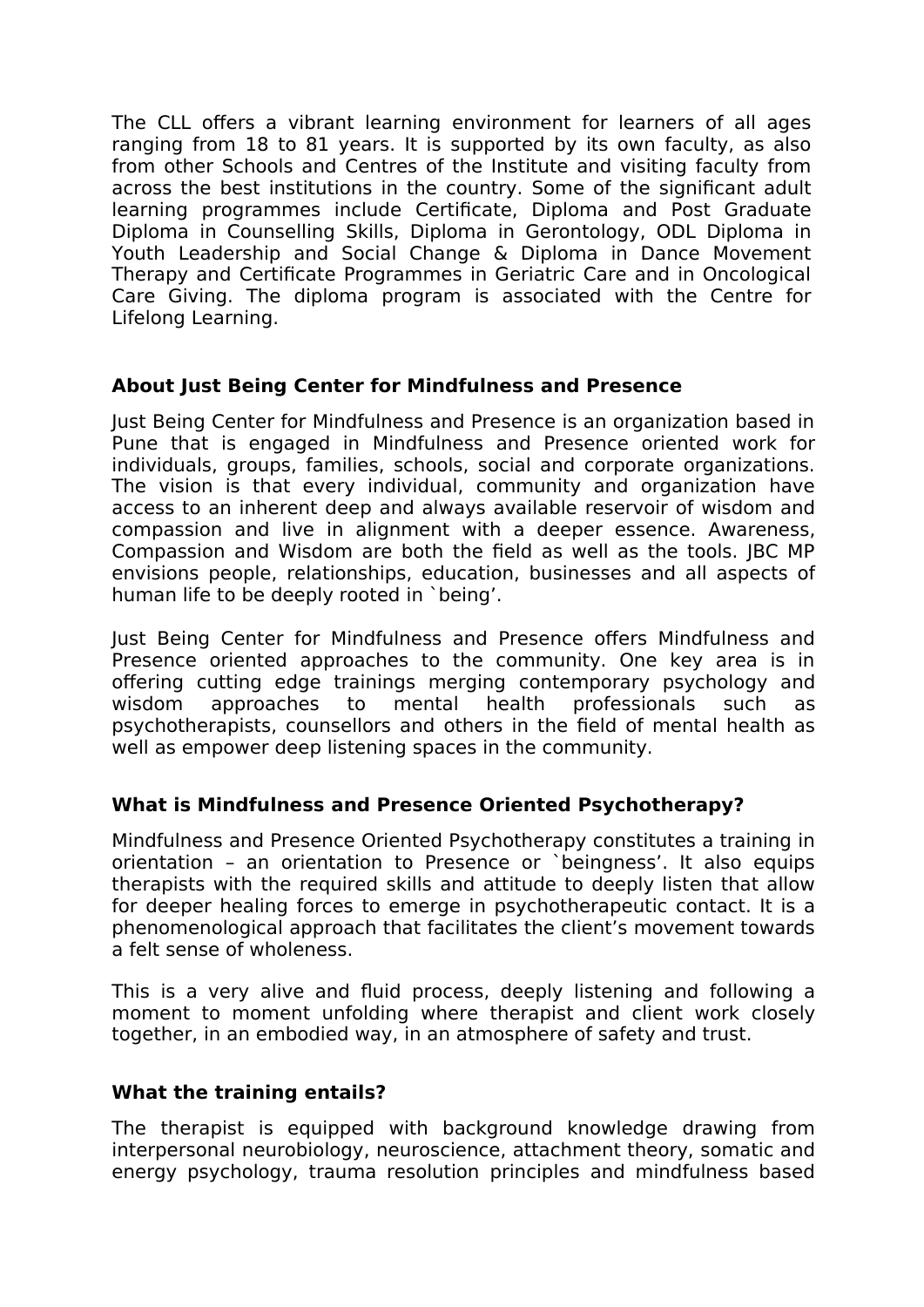cognitive behavioural work. Key principles from Buddhist Psychology informs the work and relevant exposition to other wisdom traditions supports an understanding of a sense of Self. Besides verbal contact, other modalities such as art and movement are also used to facilitate a non-conceptual intuitive knowing and `sensing' that guides the process of therapy.

The course is also a training in formal mindfulness practices that enables a natural flow of compassion and wisdom. It equips therapists to imbibe an attitude of openness, non-judgement, kindness, curiosity and `not knowing'. There is an exposition to key principles that marks mindfulness based approaches in therapy.

The inner work of the therapist is emphasized as the ground on which therapeutic contact is established and deepened. Hence an ongoing mindfulness and meditation practice and attending retreats is part of the course as well as engaging in one's own psychological work from a Presence perspective.

It also equips the therapist with the necessary skills to engage and allow for the client's inherent sense of wisdom to emerge in a moment to moment process.

The course also encourages participants to take the learnings of the course and apply it to their area of interest and expertise with the populations they work with. In the second year, participants engage in research where the methodologies of research and writing are in line with the principles of Mindfulness and Presence.

## **Course Design:**

The Mindfulness and Presence Oriented Psychotherapy course is a systematic and sensitively designed course to have an inner experience of Mindfulness and Presence drawing both from wisdom traditions as well as evidence based approaches in psychology and its application in one on one and group work. There is exposition to a number of approaches in Psychology with a Mindfulness and Presence orientation such as the Focusing methodology, Internal Family Systems, Mindfulness Based Interventions, Interpersonal Neurobiology, Attachment work, Somatic Approaches that include the subtle body, Polyvagal Theory and trauma sensitive therapy and Non-Dual Approaches in Psychology.

Each module sets the base for a deepening into the following principles and bringing this in the therapeutic space.

- Intention
- Attention
- Attunement
- Resonance
- Wholeness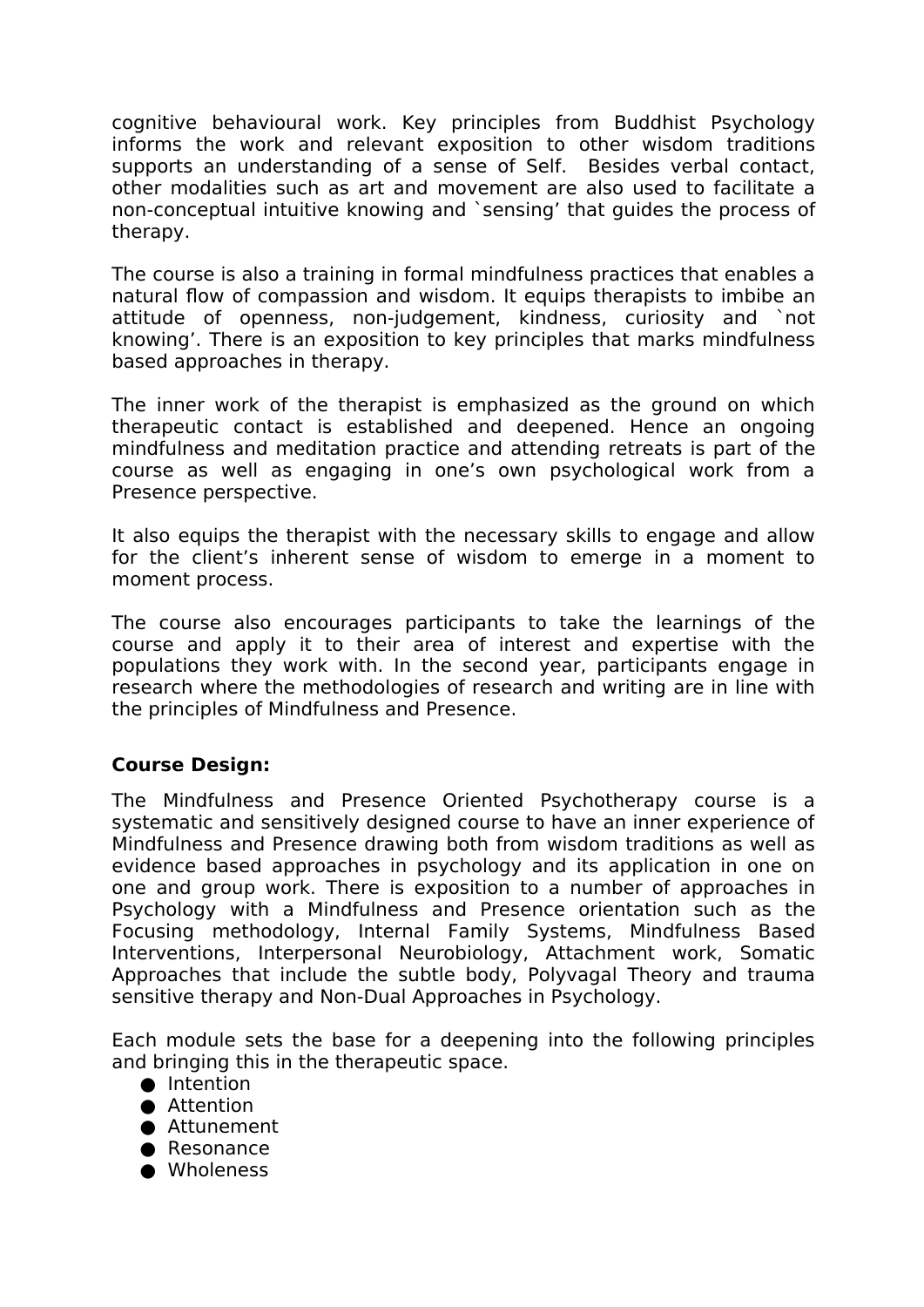There is a rich exposition to many contemporary methodologies in psychotherapy that highlight these principles. As a unique approach it has been developed and designed by Sandy Dias Andrade, a psychotherapist in Mindfulness and Presence oriented work. As an approach to psychotherapy it brings about the inherent capacity of therapist and client to align and attune with a deeper wisdom and a fuller and more true nature of Self. The small group size facilitates individual mentoring and group learning.

#### **Some important Course Requirements is as follows:**

- 80% Class attendance. In case of an emergency, contact the coordinator to take remedial action.
- Mindfulness Training
- 60 Peer Sessions
- 60 Client Sessions
- 20 Personal Counselling Sessions
- 10 Individual Supervision Sessions
- Submission of Research Project

#### **At the end of the course:**

Students will receive a Joint PG Advanced Diploma certificate from Just Being Center for Mindfulness and Presence and Tata Institute of Social Sciences (TISS).

#### **Course: 46 credits 960 hours**

|                              | HOURS /<br><b>DURATION</b> | <b>ELIGIBILITY</b>                                                                                      |
|------------------------------|----------------------------|---------------------------------------------------------------------------------------------------------|
| Class hours 420 hours        |                            | 1. Academic background in Psychology/<br>Work/Psychiatry<br>Social<br>at<br>graduate/postgraduate level |
| Practicum<br>& Field<br>Work | 540 hours                  | 2. Practicing Counselors & therapists will<br>be preferred                                              |

Joint PG Advanced Diploma in Mindfulness and Presence Oriented Psychotherapy: Integrating Compassion and Wisdom (a Non-Dual Approach) between Just Being Center for Mindfulness and Presence and Tata Institute of Social Sciences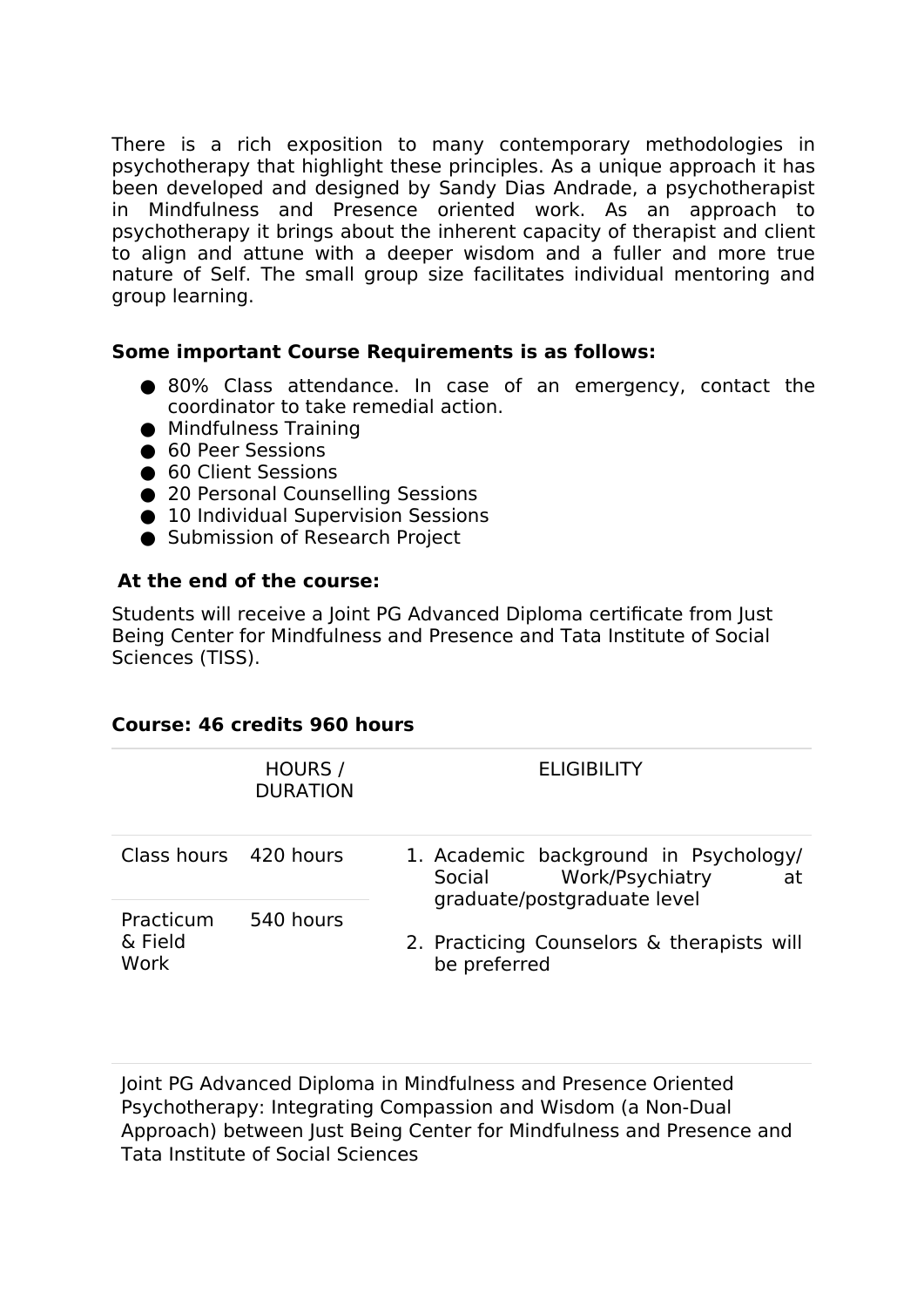Practicum & Field Work consists of:

- Online Reviews
- Assignments
- Book Reviews
- Personal counselling sessions
- Peer sessions
- Client sessions
- Research project
- $\bullet$  Mindfulness Practice

# **Admissions open for Batch – 2022 to 2024**

#### **Calendar:**

| 2022-2023 (Year 1)                                            | 2023-2024 (Year 2)                        |
|---------------------------------------------------------------|-------------------------------------------|
| August 17 to 21, 2022                                         | August 9-13, 2023                         |
| Module 1 (5 days in<br>person/online)                         | Module 5 (5 days in<br>person/online)     |
| Additional online sessions and<br>applied                     | Additional online sessions and<br>applied |
| course work between modules                                   | course work between modules               |
| * Pre- Program Mindfulness Practice<br>begins June 20th, 2022 |                                           |
| November 9 to 13, 2022                                        | November 1-5, 2023                        |
| Module 2 (5 days in<br>person/online)                         | Module 6 (5 days in<br>person/online)     |
| Additional online sessions and<br>applied                     | Additional online sessions and<br>applied |
| course work between modules                                   | course work between modules               |
| January 9-15, 2023                                            | January 6-12, 2024                        |
| Module 3 (7 days in<br>person/online)                         | Module 7 (7 days in<br>person/online)     |
| Additional online sessions and<br>applied                     | Additional online sessions and<br>applied |
| course work between modules                                   | course work between modules               |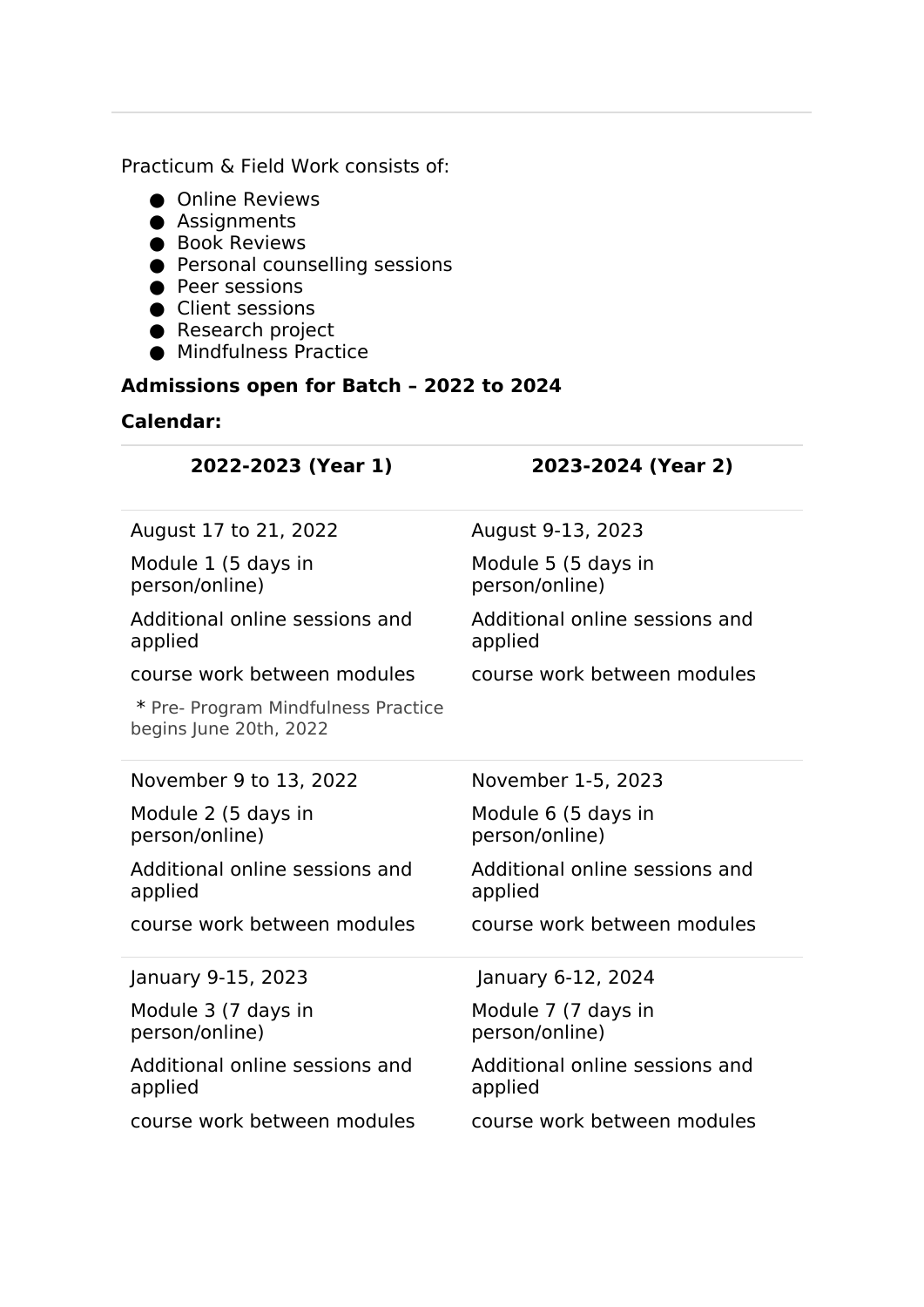| Total course hours $= 480$                | Total course hours = 480                  |
|-------------------------------------------|-------------------------------------------|
| course work between modules               | course work between modules               |
| Additional online sessions and<br>applied | Additional online sessions and<br>applied |
| Module 4 (5 days in<br>person/online)     | Module 8 (5 days in<br>person/online)     |
| March 15-19, 2023                         | March 6-10, 2024                          |

### **Who are the teachers of this course?**

#### **Lead Trainer**

#### **Sandy Dias Andrade**:

Sandy Dias Andrade is a psychotherapist and the founder-director at Just Being. She is passionate about merging mainstream psychological processes with Mindfulness and Wisdom oriented approaches.

With over nineteen years of experience in the field, she has trained in a number of approaches. She is fully certified internationally in Mindfulness Based Cognitive Therapy (MBCT) www.accessmbct.com from the Center of Mindfulness, University of San Diego, California, USA. She has also received training in Acceptance Commitment Therapy (ACT).

She has trained extensively in Integral Somatic Psychology (ISP), Cognitive Therapy, Biodynamic Craniosacral Therapy (BCST). She is an accredited practitioner in Craniosacral Biodynamics by the International Institute of Craniosacral Balancing (IICSB), Switzerland.

She has also received training and Certification in Focusing Skills, a body oriented approach in Listening from the British Focusing Association (BFA). She also uses Integral Somatic Psychology (ISP) in her work with clients. She is also trained in trauma resolution approaches and has had exposure to attachment work. Her work is also informed by EMDR and Internal Family Systems (IFS).

She has vast experience in designing and executing trainings for mental health professionals, educationists and others. Her trainings are experiential and comprehensive. She contributes to Connecting, an NGO involved in suicide prevention, where she is a trustee, trainer, mentor and volunteer. She also contributes to many other social organizations and schools. She established Connecting's helpline service in Pune city and designed and co-developed Mindfulness Based Active Listening, a course for volunteers for providing listening support that now runs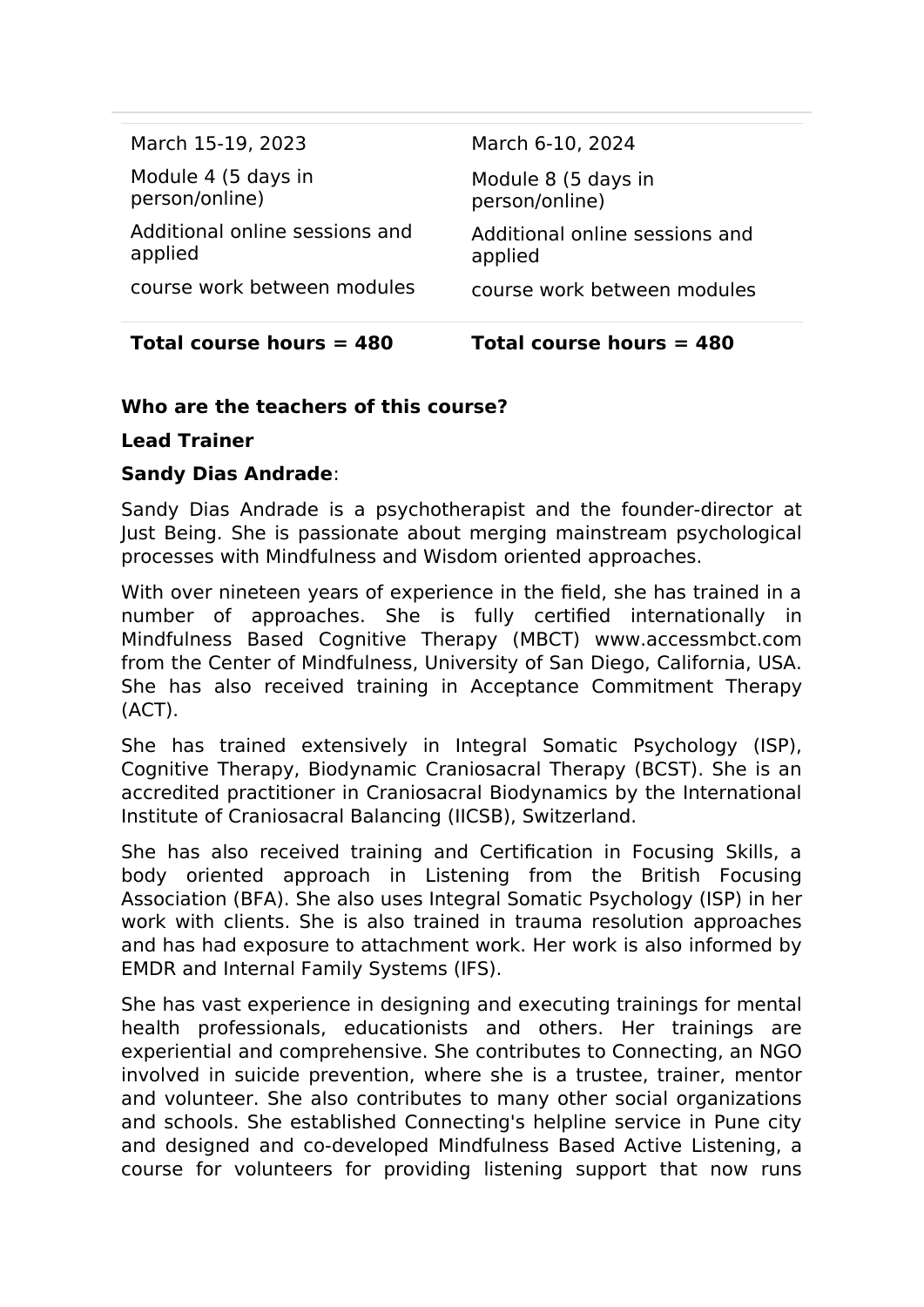independently.

She is invited as faculty to teach the applications of Mindfulness and Presence on many other courses as well.

### **Supporting Trainers:**

#### **Fiona Parr**

Fiona Parr is a Focusing therapist based in the UK. She teaches aspects of the Focusing methodology in the first year as well as Thinking at the Edge as a process to contemplative inquiry in formulating a phenomenological approach to research in the second year.

She is a BFA recognised Mentor, a Focusing Institute Co-ordinator and a qualified teacher of adults (PGCE).

#### **Bruce Stevenson**

Bruce Stevenson is an integrative psychotherapist based in the UK. He teaches elements of Internal Family Systems (IFS) and the Inquiry process on the course.

He is a psychotherapist in the integrative section of the UKCP for over twenty years utilising Internal Family Systems as well as other effective therapies and techniques. He was a Buddhist monk for a number of years and has also trained with A.H. Almass in the Diamond Approach.

#### **Patricia Meadows**

Patricia Meadows teaches somatic approaches in trauma resolution as well as working with the subtle body and attachment oriented work on the course. She is a holistic nurse/counselor, trauma therapist, educator, teacher and facilitator of inner work. Before going into private integrative practice, she has over 30 years of experience in healthcare and mental health.

Currently in her integrative practice of over 15 years, she facilitates a process-oriented approach to healing, transforming and living authentically, which focuses on the whole person (body/mind/soul) and all elements of human experience.

Within this integral and holistic context, she also works as a trauma therapist with individuals who have experienced diverse forms of trauma (pre-and perinatal, attachment, relational, developmental, medical/surgical, emotional, physical, sexual, spiritual). She integrates Somatic Experiencing (SE) with extensive, specialized training/experience in: integral healing/process work; attachment work; prenatal and birth trauma therapy; biodynamic craniosacral therapy, energy healing; Authentic Movement; and spiritual work. Her work is deeply informed by long-term spiritual practice in the Diamond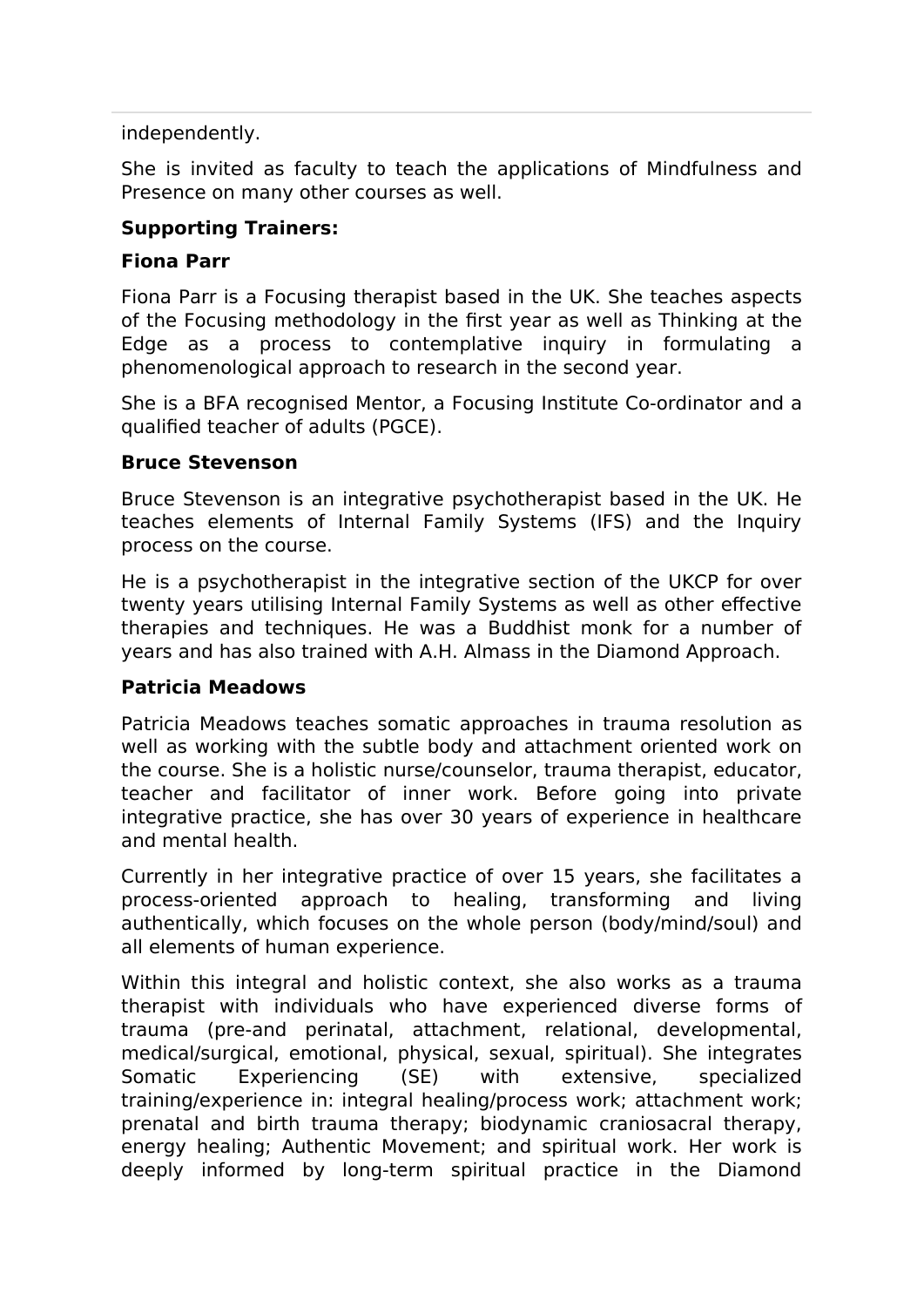Approach, spiritual inquiry and mediation. She is a teacher in the Diamond Approach.

She completed six years of doctoral studies in East/West Psychology at the California Institute of Integral Studies.

### **Dr Mahesh Deokar**

Dr Mahesh Deokar takes a module on Buddhist philosophy and highlights the key principles of Buddhist philosophy that find relevance in the course. He is the head of the department of Pali at the University of Pune.

He is a well-known scholar and has published a number of papers on Buddhist philosophy and has actively promoted the learning of Buddhist Psychology and Psychotherapy at the University

### **Sujatha Nerurkar**

Sujatha Nerurkar teaches movement through yin yoga on the course as well as pranayam and the subtle body consciousness. She is a wellestablished teacher in many different schools of yoga and is passionate about bringing Patanjali's yoga sutra's to a larger audience. She is in the process of developing a short term course with Just Being on Mindfulness through movement and yoga, based on the philosophy of the yoga sutras.

#### **Rajyashree**

Rajyashree is a contemporary movement artist and explores mindfulness through movement and deeper embodiment. Rajyashree has explored over many years the nuances of movement and engaging in a felt sense of movement and stillness in the body.

#### **Course fee:**

Rs. 77000 + 18% GST per year

This fee does not include:

- Personal counseling sessions
- Individual supervision sessions
- Cost of travel, stay, food if you are joining in-person

## **Eligibility Criteria:**

- 1. Academic background in Psychology/Social Work/Psychiatry at graduate/postgraduate level
- 2. Practicing Counselors & therapists will be preferred

## **Who will benefit from this course?**